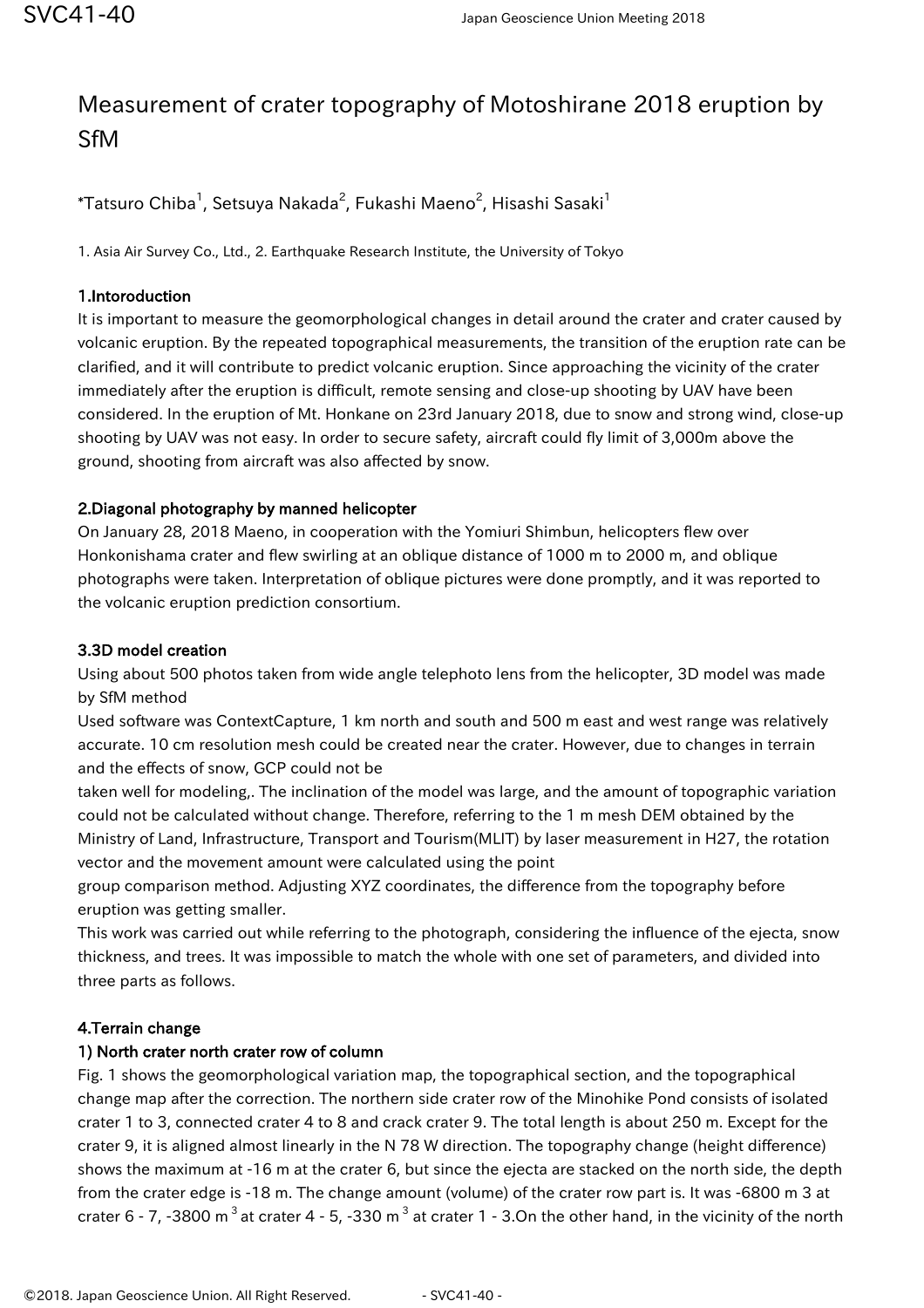side and the south side of the crater row, there is a plus part of the amount of topography change, which seems to be an ejecta from the crater. Its volume is  $+4900 \text{ m}^3$  on the north side of the crater 4 - 7 part, +1700  $m<sup>3</sup>$  on the south side of the crater 6 - 7. The crater 8 also seems to have a gentle slope at the northern side with a gentle slope, extending about 70 m in a grooved shape in the northern northeast direction. The lower part of the original topography is -700  $\text{m}^3$ . These topographical change amounts outside the crater are considered to have many gaps, so apparent density correction was performed. As a result, the amount of topographic change within the measurement range was minus approximately 10,000 m<sup>3</sup>. This value is about  $1/5$  to  $1/3$  of the amount estimated from tephra.

#### 2) West crater

The west side crater is located on the slope of 60 m west of the ski course. The major diameter was 20 m, the short-term was 5 m, and the depth was about 10 m.

#### 3) kagamiike

I read the orthophotograph of the kagamiike and the topography after the eruption. There is a rectangular cave hole on the south side, and a split is formed on the southeast extension of it. An avalanche in the central part descends from the northwest to the southeast direction on the snowy field, but it also seems to be continued to the sinkhole hole when tracing upstream.

#### Acknowledgments

The Ministry of Land, Infrastructure, Transport and Tourism Kanto Registry Bureau Tone River Water System Sabo Office got permission to use the data of the LiDAR DEM in H27. Also, from the Yomiuri Shimbun, I got the opportunity to ride in a helicopter and take a picture.

Keywords: SfM, crater, volumetry